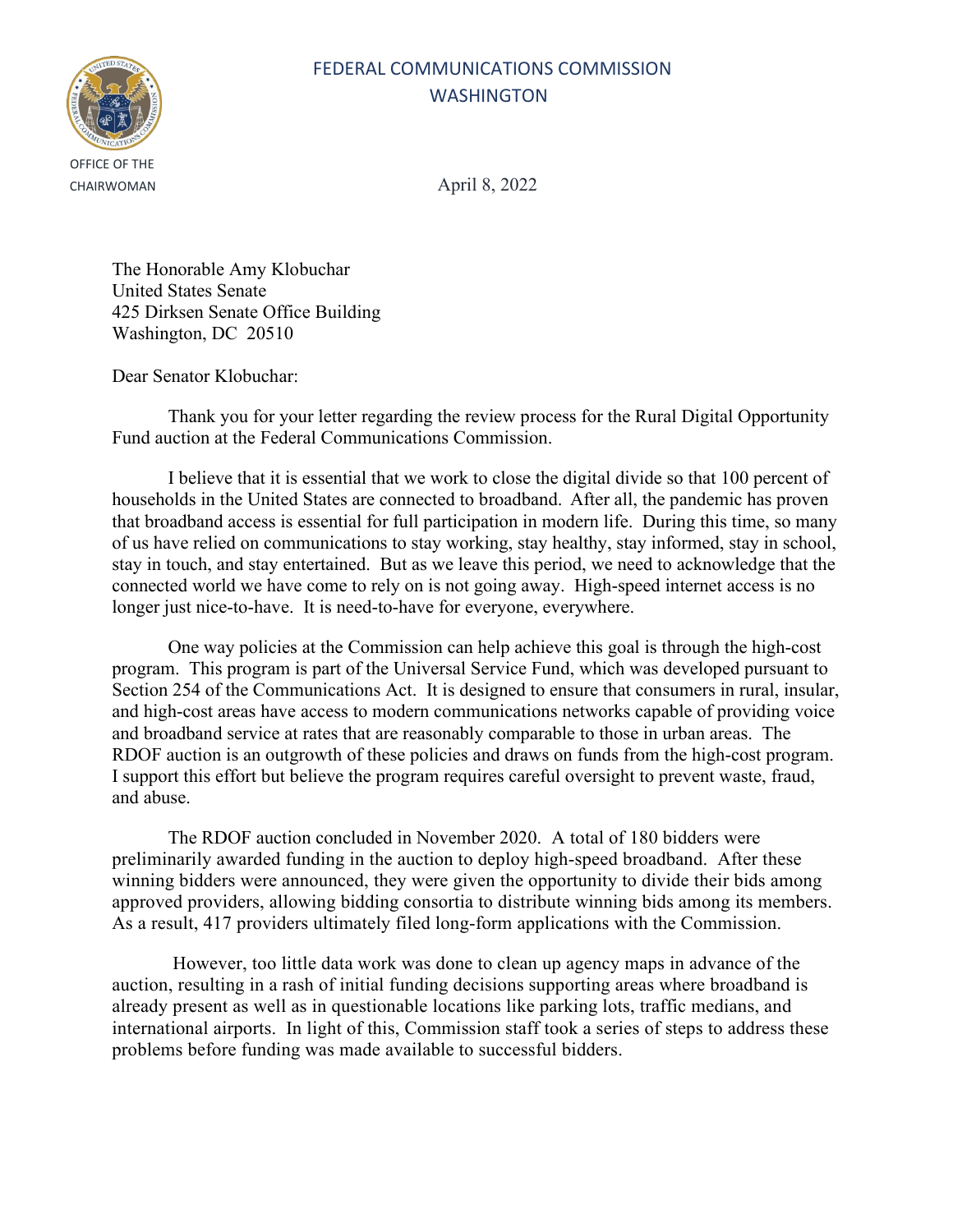#### Page 2—The Honorable Amy Klobuchar

First, following the filing of long-form applications, each applicant was subjected to a careful technical, financial, and legal review. This review is important because approval of an application will result in federal payment obligations for the next ten years if the applicant meets program requirements. As a result, the Commission must be assured that the bidder is actually capable of both deployment and operation and that the technology it has chosen to use will deliver the speeds promised. To make this showing, long-form applicants were required to submit confidential, detailed technology and system designs that explain how the provider will meet the relevant performance requirements, including information regarding plans to ensure service quality, coverage, voice service capability, network management, and on-going operation.

Second, in light of the preliminary commitments made for areas that do not appear in need of funding or involve questionable locations like the parking lots, traffic medians, and international airports referenced above, Commission staff sent 197 letters to bidders seeking additional due diligence on these areas. As a result of this effort, close to 5,000 census blocks were removed from the program to focus our limited funds on the areas that need it most.

Third, every bidder that won a preliminary commitment in the auction was required to secure status as an eligible telecommunications carrier in the state or states where it intends to receive support. This requirement goes beyond RDOF; it is a necessary precondition for the receipt of universal service funds from the high-cost program under Section 214 of the Communications Act. Bidders that did not diligently pursue this designation were removed from the program. However, state ETC designation proceedings can involve complicated litigation and some pending applications involve state ETC proceedings that have not yet concluded.

In addition, we have established the Rural Broadband Accountability Plan, a new effort to monitor and ensure compliance for universal service high-cost programs including the RDOF and Connect America Fund Phase II Auction. The RBAP made a number of changes and enhancements to existing audit and verification procedures, including doubling the number of audits and verifications, conducting the first on-site audits for the programs, and focusing audits and verifications on the largest winning bidders. The new plan seeks to ensure these dollars are properly invested and produce new broadband services in these areas.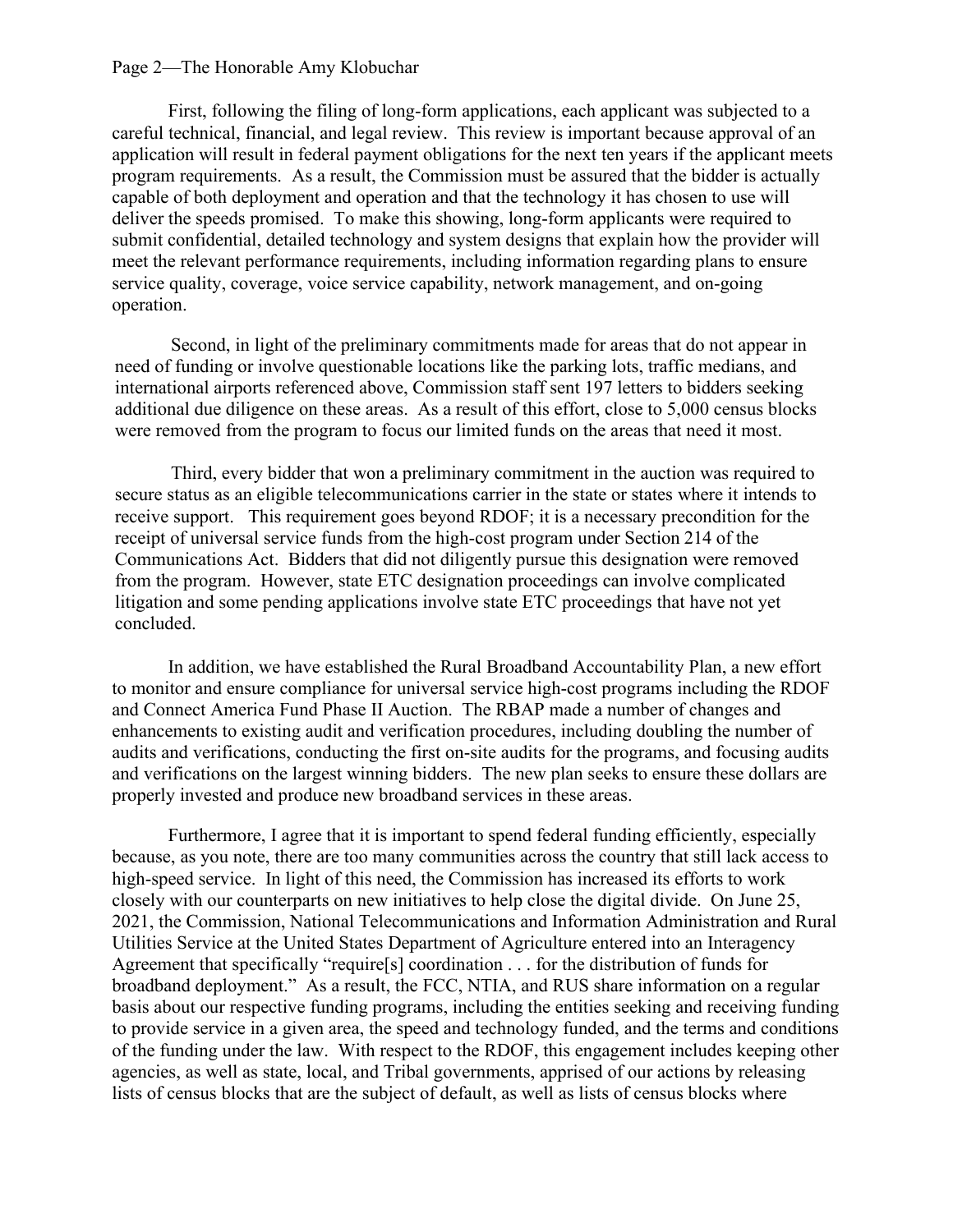#### Page 3—The Honorable Amy Klobuchar

winning bidders have designated as ready to authorize or authorized. Releasing information regarding defaulted RDOF blocks as they arise ensures that those areas are available for funding from other programs, including those created by the Infrastructure Investment and Jobs Act, as we work together to efficiently distribute funding to connect everyone. The Commission considers areas where a winning bidder's long-form application has been denied to be eligible for funding for other federal programs.

Commission staff have been processing all remaining applications as quickly as possible. At times, more than 50 staff from across the agency, including engineers, attorneys, and financial specialists, have been at work on this effort. As you reference in your letter, each applicant must meet all legal, financial, and technical program requirements to ensure they are reasonably capable of deploying service to all required locations within the program timeline. To date, the Commission has announced over \$5 billion in funding in 47 states to bring broadband to over 2.8 million locations. To put this progress in context, the \$5 billion approved for funding is more than three times what was approved for the entire Connect America Fund Phase II auction, which was the largest broadband reverse auction before RDOF. Overall, the Commission has resolved 360 of the 417 long-form applications that were filed, and we will continue to resolve applications as expeditiously as circumstances permit.

I appreciate your interest in this matter. Please let me know if I can be of any further assistance.

Jumm Remmum

Jessica Rosenworcel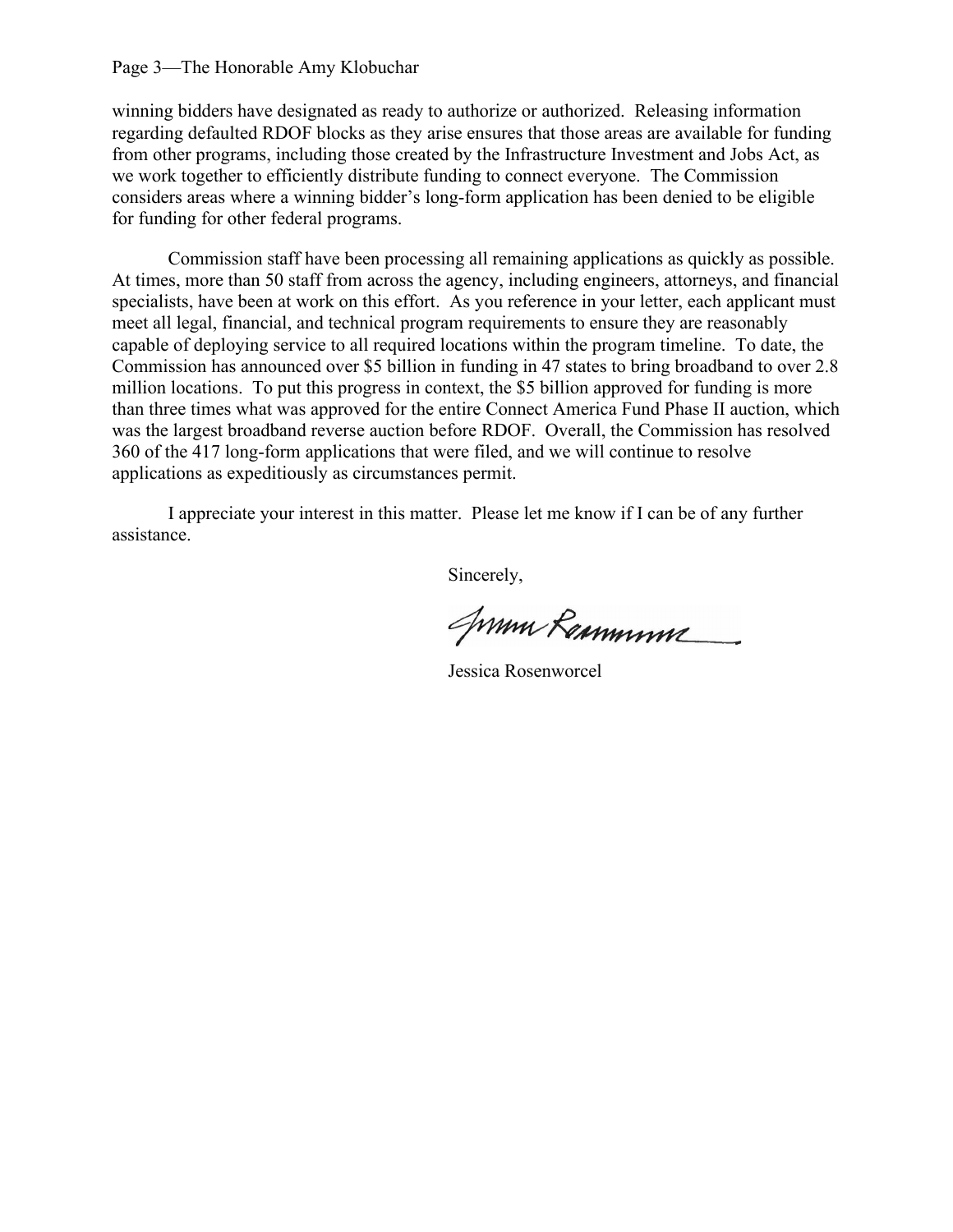# OFFICE OF THE

### FEDERAL COMMUNICATIONS COMMISSION WASHINGTON

CHAIRWOMAN April 8, 2022

The Honorable John Thune United States Senate 511 Dirksen Senate Office Building Washington, DC 20510

Dear Senator Thune:

Thank you for your letter regarding the review process for the Rural Digital Opportunity Fund auction at the Federal Communications Commission.

I believe that it is essential that we work to close the digital divide so that 100 percent of households in the United States are connected to broadband. After all, the pandemic has proven that broadband access is essential for full participation in modern life. During this time, so many of us have relied on communications to stay working, stay healthy, stay informed, stay in school, stay in touch, and stay entertained. But as we leave this period, we need to acknowledge that the connected world we have come to rely on is not going away. High-speed internet access is no longer just nice-to-have. It is need-to-have for everyone, everywhere.

One way policies at the Commission can help achieve this goal is through the high-cost program. This program is part of the Universal Service Fund, which was developed pursuant to Section 254 of the Communications Act. It is designed to ensure that consumers in rural, insular, and high-cost areas have access to modern communications networks capable of providing voice and broadband service at rates that are reasonably comparable to those in urban areas. The RDOF auction is an outgrowth of these policies and draws on funds from the high-cost program. I support this effort but believe the program requires careful oversight to prevent waste, fraud, and abuse.

The RDOF auction concluded in November 2020. A total of 180 bidders were preliminarily awarded funding in the auction to deploy high-speed broadband. After these winning bidders were announced, they were given the opportunity to divide their bids among approved providers, allowing bidding consortia to distribute winning bids among its members. As a result, 417 providers ultimately filed long-form applications with the Commission.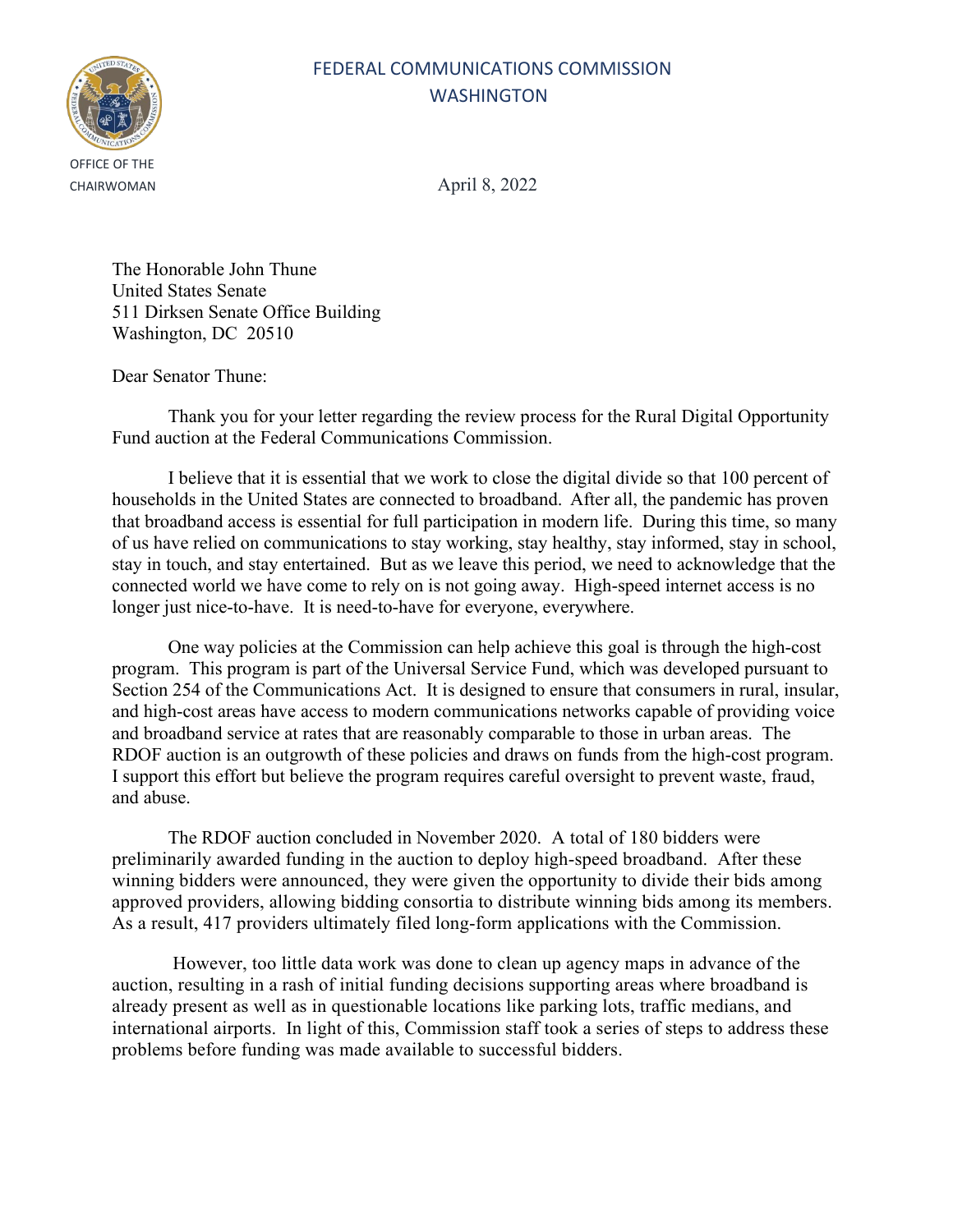#### Page 2—The Honorable John Thune

First, following the filing of long-form applications, each applicant was subjected to a careful technical, financial, and legal review. This review is important because approval of an application will result in federal payment obligations for the next ten years if the applicant meets program requirements. As a result, the Commission must be assured that the bidder is actually capable of both deployment and operation and that the technology it has chosen to use will deliver the speeds promised. To make this showing, long-form applicants were required to submit confidential, detailed technology and system designs that explain how the provider will meet the relevant performance requirements, including information regarding plans to ensure service quality, coverage, voice service capability, network management, and on-going operation.

Second, in light of the preliminary commitments made for areas that do not appear in need of funding or involve questionable locations like the parking lots, traffic medians, and international airports referenced above, Commission staff sent 197 letters to bidders seeking additional due diligence on these areas. As a result of this effort, close to 5,000 census blocks were removed from the program to focus our limited funds on the areas that need it most.

Third, every bidder that won a preliminary commitment in the auction was required to secure status as an eligible telecommunications carrier in the state or states where it intends to receive support. This requirement goes beyond RDOF; it is a necessary precondition for the receipt of universal service funds from the high-cost program under Section 214 of the Communications Act. Bidders that did not diligently pursue this designation were removed from the program. However, state ETC designation proceedings can involve complicated litigation and some pending applications involve state ETC proceedings that have not yet concluded.

In addition, we have established the Rural Broadband Accountability Plan, a new effort to monitor and ensure compliance for universal service high-cost programs including the RDOF and Connect America Fund Phase II Auction. The RBAP made a number of changes and enhancements to existing audit and verification procedures, including doubling the number of audits and verifications, conducting the first on-site audits for the programs, and focusing audits and verifications on the largest winning bidders. The new plan seeks to ensure these dollars are properly invested and produce new broadband services in these areas.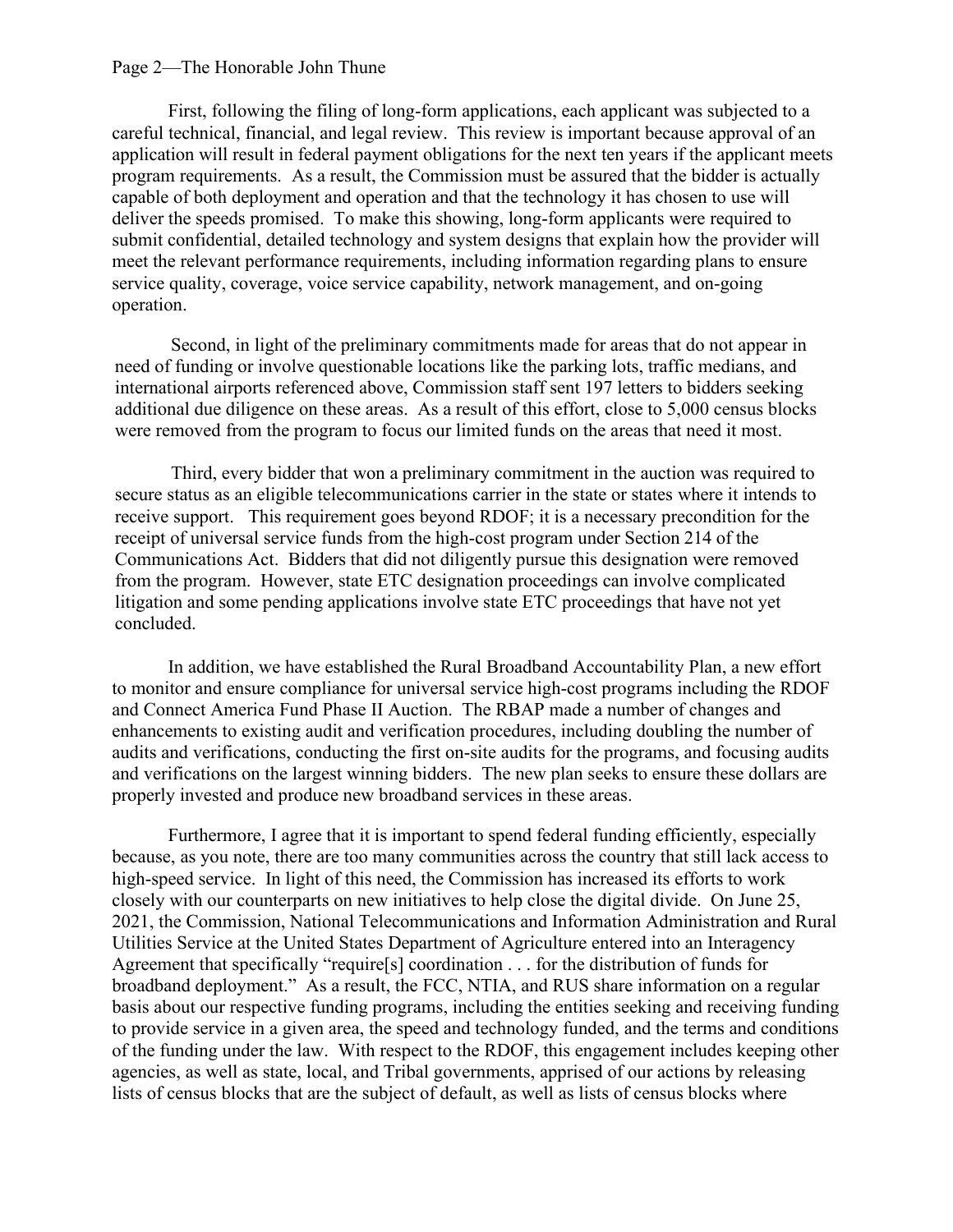#### Page 3—The Honorable John Thune

winning bidders have designated as ready to authorize or authorized. Releasing information regarding defaulted RDOF blocks as they arise ensures that those areas are available for funding from other programs, including those created by the Infrastructure Investment and Jobs Act, as we work together to efficiently distribute funding to connect everyone. The Commission considers areas where a winning bidder's long-form application has been denied to be eligible for funding for other federal programs.

Commission staff have been processing all remaining applications as quickly as possible. At times, more than 50 staff from across the agency, including engineers, attorneys, and financial specialists, have been at work on this effort. As you reference in your letter, each applicant must meet all legal, financial, and technical program requirements to ensure they are reasonably capable of deploying service to all required locations within the program timeline. To date, the Commission has announced over \$5 billion in funding in 47 states to bring broadband to over 2.8 million locations. To put this progress in context, the \$5 billion approved for funding is more than three times what was approved for the entire Connect America Fund Phase II auction, which was the largest broadband reverse auction before RDOF. Overall, the Commission has resolved 360 of the 417 long-form applications that were filed, and we will continue to resolve applications as expeditiously as circumstances permit.

I appreciate your interest in this matter. Please let me know if I can be of any further assistance.

Jumm Remmum

Jessica Rosenworcel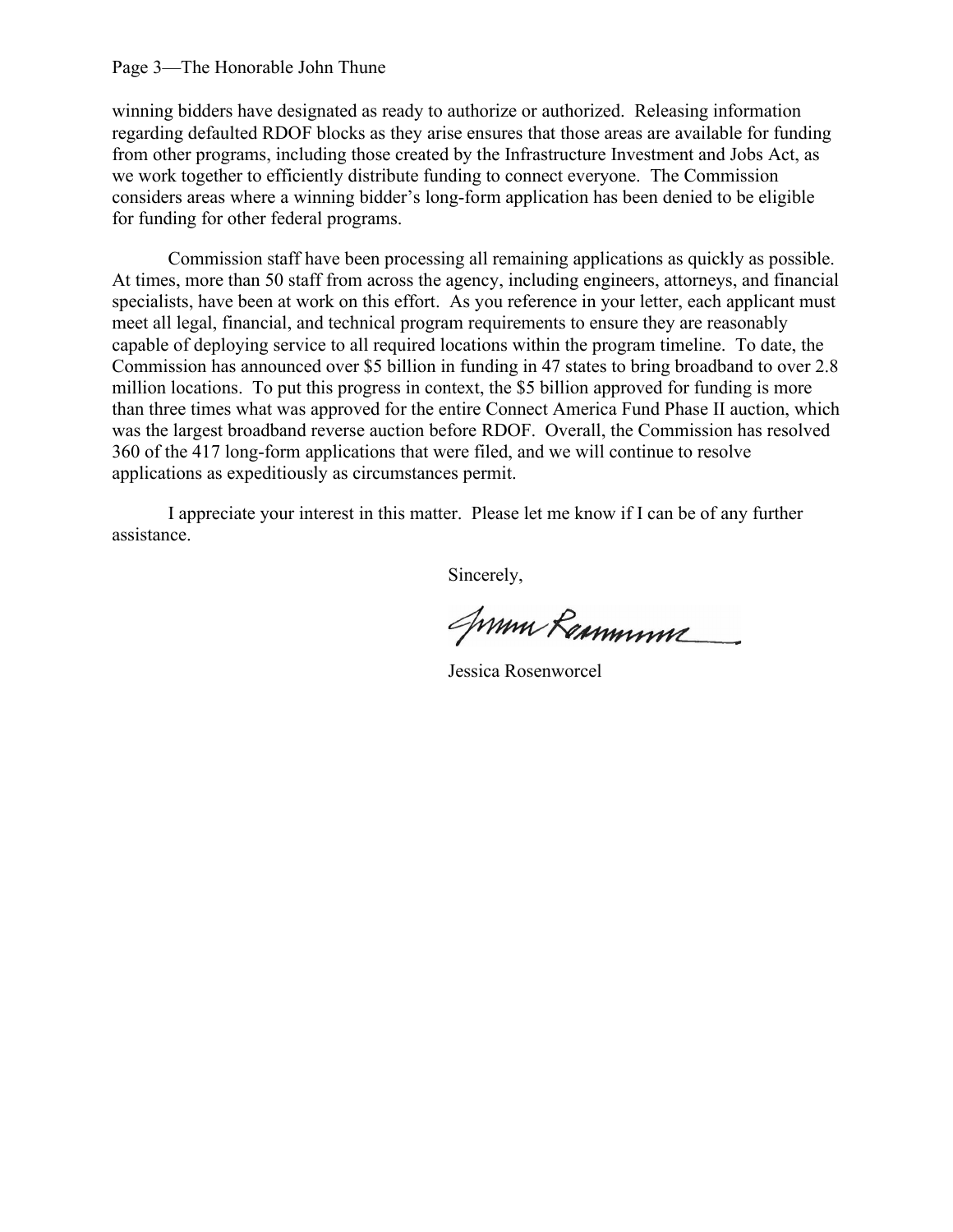# OFFICE OF THE

### FEDERAL COMMUNICATIONS COMMISSION WASHINGTON

CHAIRWOMAN April 8, 2022

The Honorable Tina Smith United States Senate 720 Hart Senate Office Building Washington, DC 20510

Dear Senator Smith:

Thank you for your letter regarding the review process for the Rural Digital Opportunity Fund auction at the Federal Communications Commission.

I believe that it is essential that we work to close the digital divide so that 100 percent of households in the United States are connected to broadband. After all, the pandemic has proven that broadband access is essential for full participation in modern life. During this time, so many of us have relied on communications to stay working, stay healthy, stay informed, stay in school, stay in touch, and stay entertained. But as we leave this period, we need to acknowledge that the connected world we have come to rely on is not going away. High-speed internet access is no longer just nice-to-have. It is need-to-have for everyone, everywhere.

One way policies at the Commission can help achieve this goal is through the high-cost program. This program is part of the Universal Service Fund, which was developed pursuant to Section 254 of the Communications Act. It is designed to ensure that consumers in rural, insular, and high-cost areas have access to modern communications networks capable of providing voice and broadband service at rates that are reasonably comparable to those in urban areas. The RDOF auction is an outgrowth of these policies and draws on funds from the high-cost program. I support this effort but believe the program requires careful oversight to prevent waste, fraud, and abuse.

The RDOF auction concluded in November 2020. A total of 180 bidders were preliminarily awarded funding in the auction to deploy high-speed broadband. After these winning bidders were announced, they were given the opportunity to divide their bids among approved providers, allowing bidding consortia to distribute winning bids among its members. As a result, 417 providers ultimately filed long-form applications with the Commission.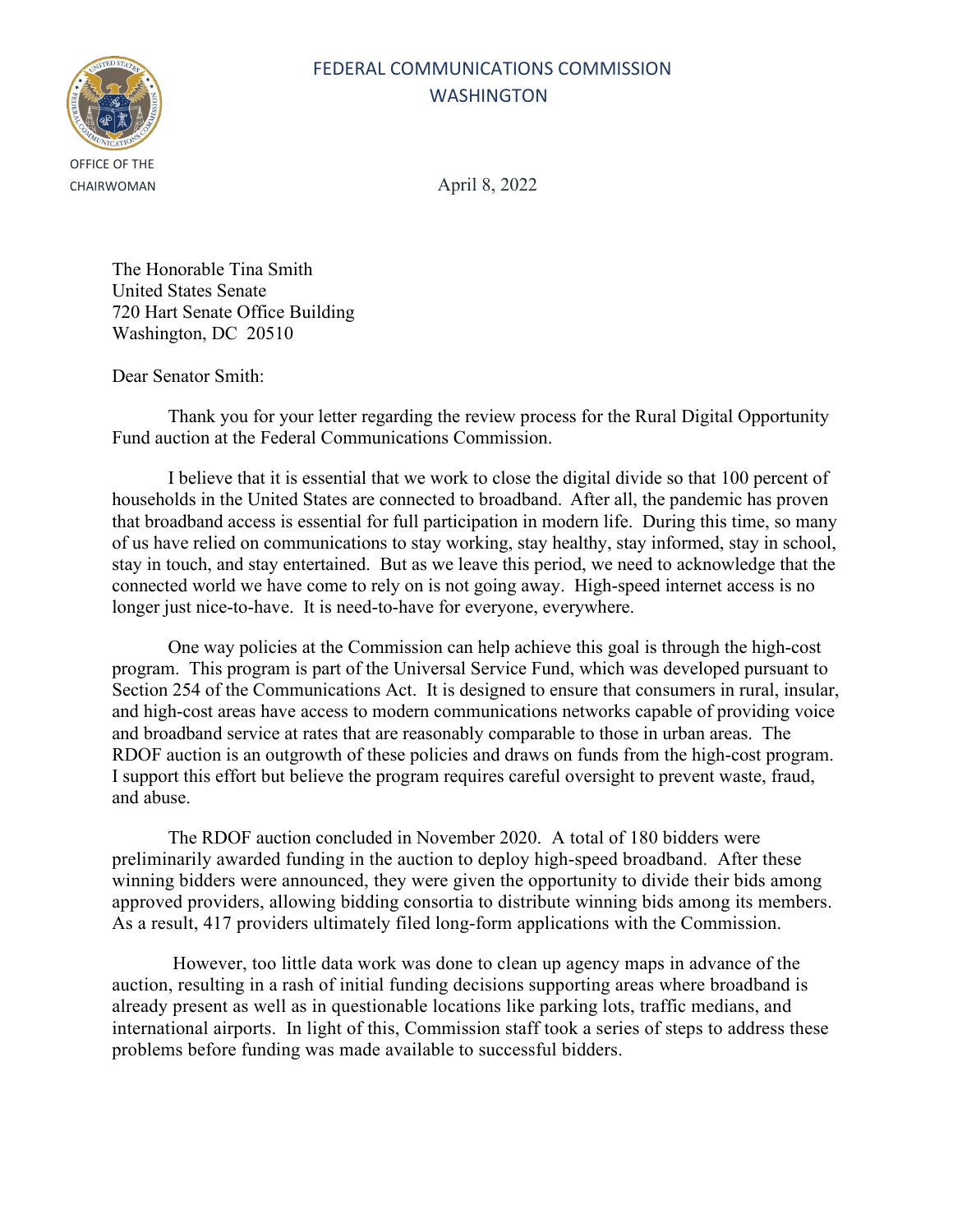#### Page 2—The Honorable Tina Smith

First, following the filing of long-form applications, each applicant was subjected to a careful technical, financial, and legal review. This review is important because approval of an application will result in federal payment obligations for the next ten years if the applicant meets program requirements. As a result, the Commission must be assured that the bidder is actually capable of both deployment and operation and that the technology it has chosen to use will deliver the speeds promised. To make this showing, long-form applicants were required to submit confidential, detailed technology and system designs that explain how the provider will meet the relevant performance requirements, including information regarding plans to ensure service quality, coverage, voice service capability, network management, and on-going operation.

Second, in light of the preliminary commitments made for areas that do not appear in need of funding or involve questionable locations like the parking lots, traffic medians, and international airports referenced above, Commission staff sent 197 letters to bidders seeking additional due diligence on these areas. As a result of this effort, close to 5,000 census blocks were removed from the program to focus our limited funds on the areas that need it most.

Third, every bidder that won a preliminary commitment in the auction was required to secure status as an eligible telecommunications carrier in the state or states where it intends to receive support. This requirement goes beyond RDOF; it is a necessary precondition for the receipt of universal service funds from the high-cost program under Section 214 of the Communications Act. Bidders that did not diligently pursue this designation were removed from the program. However, state ETC designation proceedings can involve complicated litigation and some pending applications involve state ETC proceedings that have not yet concluded.

In addition, we have established the Rural Broadband Accountability Plan, a new effort to monitor and ensure compliance for universal service high-cost programs including the RDOF and Connect America Fund Phase II Auction. The RBAP made a number of changes and enhancements to existing audit and verification procedures, including doubling the number of audits and verifications, conducting the first on-site audits for the programs, and focusing audits and verifications on the largest winning bidders. The new plan seeks to ensure these dollars are properly invested and produce new broadband services in these areas.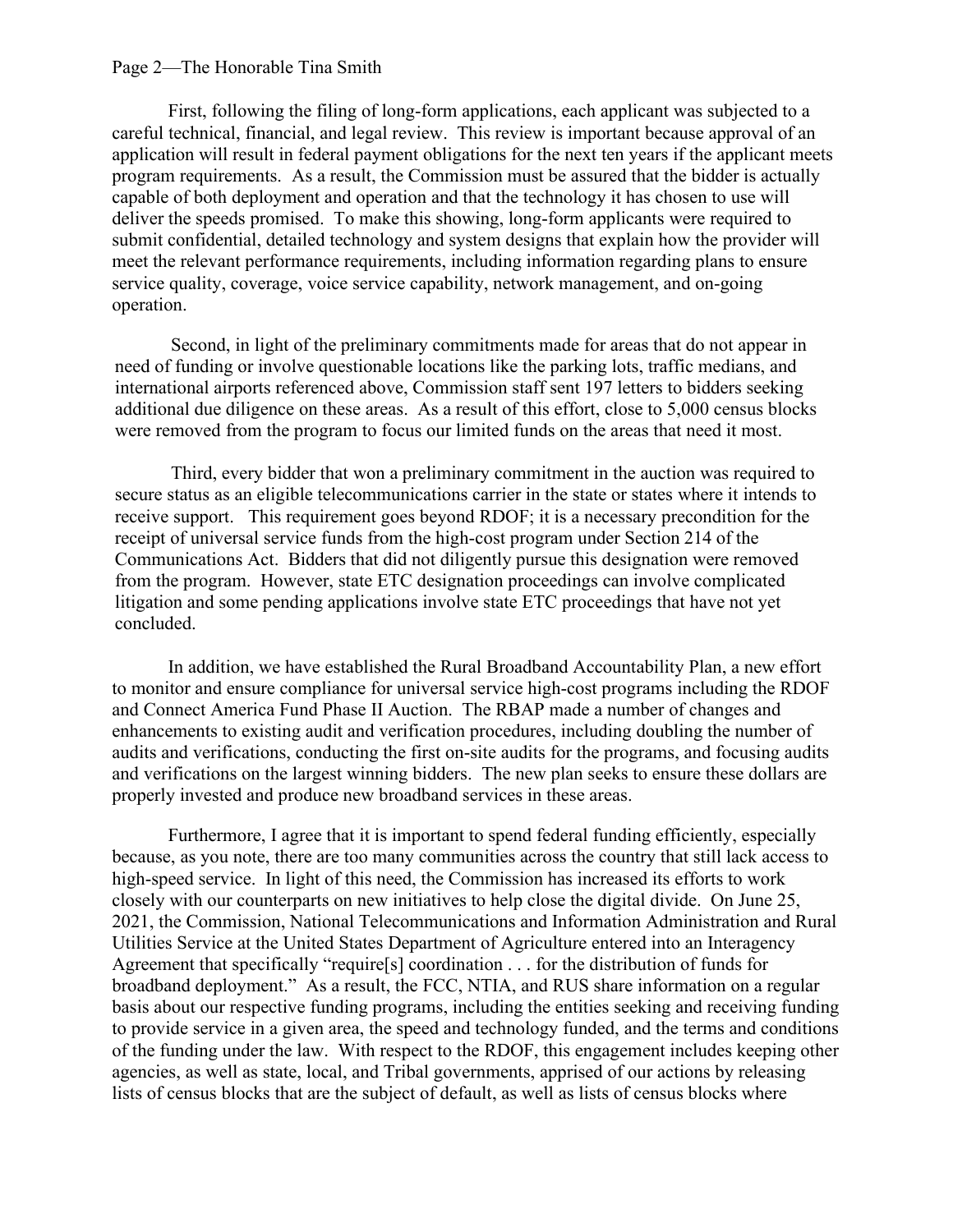#### Page 3—The Honorable Tina Smith

winning bidders have designated as ready to authorize or authorized. Releasing information regarding defaulted RDOF blocks as they arise ensures that those areas are available for funding from other programs, including those created by the Infrastructure Investment and Jobs Act, as we work together to efficiently distribute funding to connect everyone. The Commission considers areas where a winning bidder's long-form application has been denied to be eligible for funding for other federal programs.

Commission staff have been processing all remaining applications as quickly as possible. At times, more than 50 staff from across the agency, including engineers, attorneys, and financial specialists, have been at work on this effort. As you reference in your letter, each applicant must meet all legal, financial, and technical program requirements to ensure they are reasonably capable of deploying service to all required locations within the program timeline. To date, the Commission has announced over \$5 billion in funding in 47 states to bring broadband to over 2.8 million locations. To put this progress in context, the \$5 billion approved for funding is more than three times what was approved for the entire Connect America Fund Phase II auction, which was the largest broadband reverse auction before RDOF. Overall, the Commission has resolved 360 of the 417 long-form applications that were filed, and we will continue to resolve applications as expeditiously as circumstances permit.

I appreciate your interest in this matter. Please let me know if I can be of any further assistance.

Jumm Remmum

Jessica Rosenworcel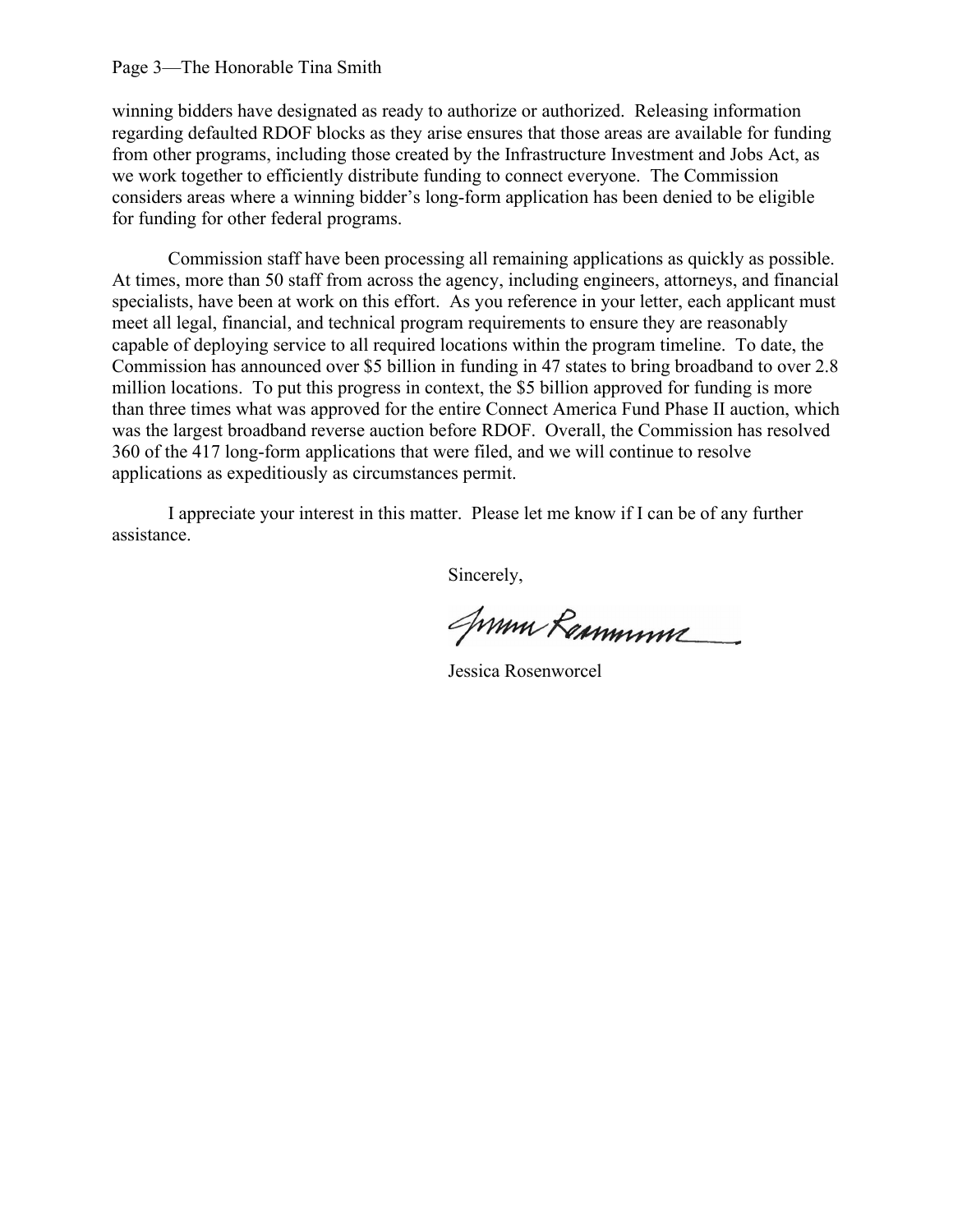## FEDERAL COMMUNICATIONS COMMISSION WASHINGTON



CHAIRWOMAN April 8, 2022

The Honorable Roger Wicker United States Senate 555 Dirksen Senate Office Building Washington, DC 20510

Dear Senator Wicker:

Thank you for your letter regarding the review process for the Rural Digital Opportunity Fund auction at the Federal Communications Commission.

I believe that it is essential that we work to close the digital divide so that 100 percent of households in the United States are connected to broadband. After all, the pandemic has proven that broadband access is essential for full participation in modern life. During this time, so many of us have relied on communications to stay working, stay healthy, stay informed, stay in school, stay in touch, and stay entertained. But as we leave this period, we need to acknowledge that the connected world we have come to rely on is not going away. High-speed internet access is no longer just nice-to-have. It is need-to-have for everyone, everywhere.

One way policies at the Commission can help achieve this goal is through the high-cost program. This program is part of the Universal Service Fund, which was developed pursuant to Section 254 of the Communications Act. It is designed to ensure that consumers in rural, insular, and high-cost areas have access to modern communications networks capable of providing voice and broadband service at rates that are reasonably comparable to those in urban areas. The RDOF auction is an outgrowth of these policies and draws on funds from the high-cost program. I support this effort but believe the program requires careful oversight to prevent waste, fraud, and abuse.

The RDOF auction concluded in November 2020. A total of 180 bidders were preliminarily awarded funding in the auction to deploy high-speed broadband. After these winning bidders were announced, they were given the opportunity to divide their bids among approved providers, allowing bidding consortia to distribute winning bids among its members. As a result, 417 providers ultimately filed long-form applications with the Commission.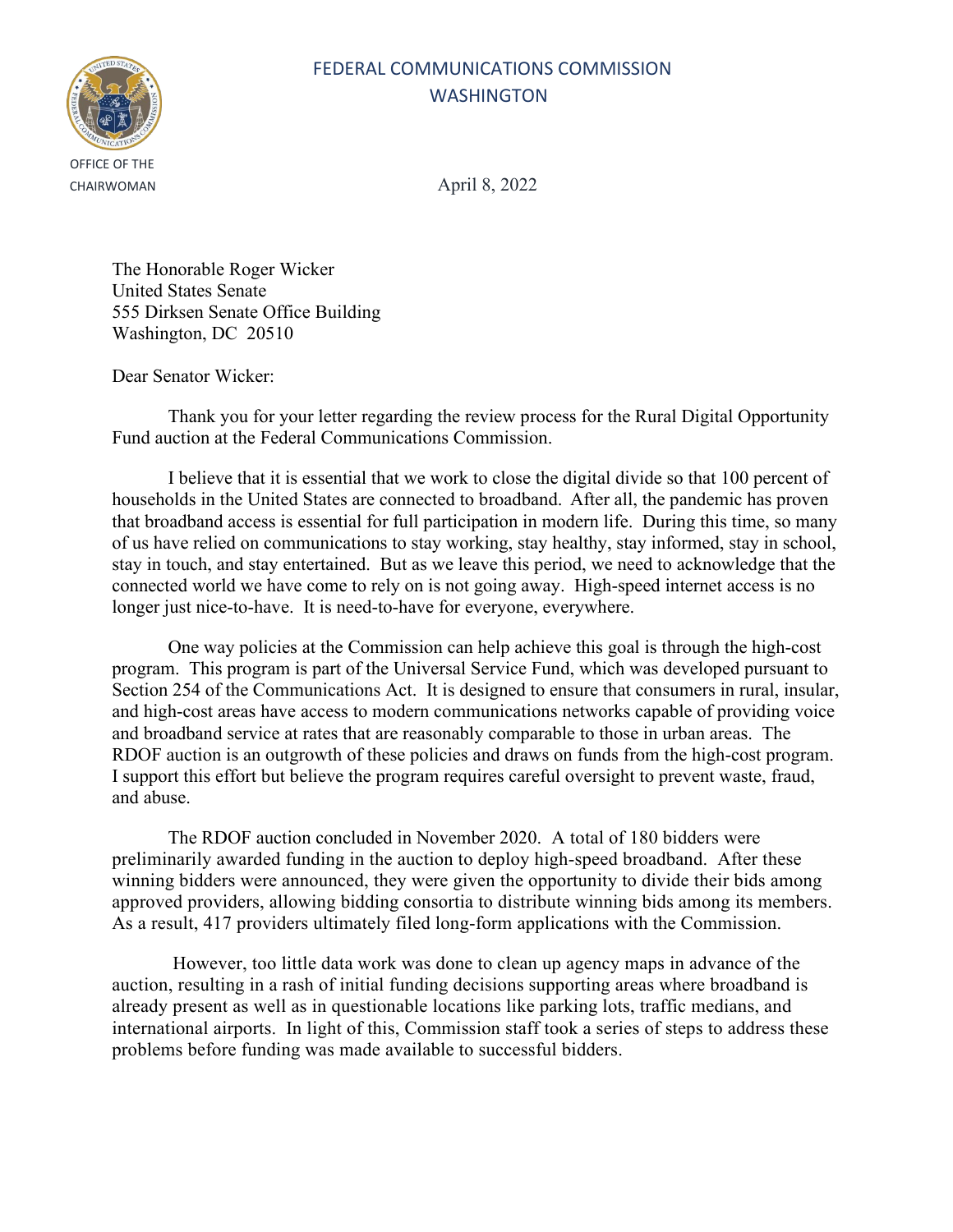#### Page 2—The Honorable Roger Wicker

First, following the filing of long-form applications, each applicant was subjected to a careful technical, financial, and legal review. This review is important because approval of an application will result in federal payment obligations for the next ten years if the applicant meets program requirements. As a result, the Commission must be assured that the bidder is actually capable of both deployment and operation and that the technology it has chosen to use will deliver the speeds promised. To make this showing, long-form applicants were required to submit confidential, detailed technology and system designs that explain how the provider will meet the relevant performance requirements, including information regarding plans to ensure service quality, coverage, voice service capability, network management, and on-going operation.

Second, in light of the preliminary commitments made for areas that do not appear in need of funding or involve questionable locations like the parking lots, traffic medians, and international airports referenced above, Commission staff sent 197 letters to bidders seeking additional due diligence on these areas. As a result of this effort, close to 5,000 census blocks were removed from the program to focus our limited funds on the areas that need it most.

Third, every bidder that won a preliminary commitment in the auction was required to secure status as an eligible telecommunications carrier in the state or states where it intends to receive support. This requirement goes beyond RDOF; it is a necessary precondition for the receipt of universal service funds from the high-cost program under Section 214 of the Communications Act. Bidders that did not diligently pursue this designation were removed from the program. However, state ETC designation proceedings can involve complicated litigation and some pending applications involve state ETC proceedings that have not yet concluded.

In addition, we have established the Rural Broadband Accountability Plan, a new effort to monitor and ensure compliance for universal service high-cost programs including the RDOF and Connect America Fund Phase II Auction. The RBAP made a number of changes and enhancements to existing audit and verification procedures, including doubling the number of audits and verifications, conducting the first on-site audits for the programs, and focusing audits and verifications on the largest winning bidders. The new plan seeks to ensure these dollars are properly invested and produce new broadband services in these areas.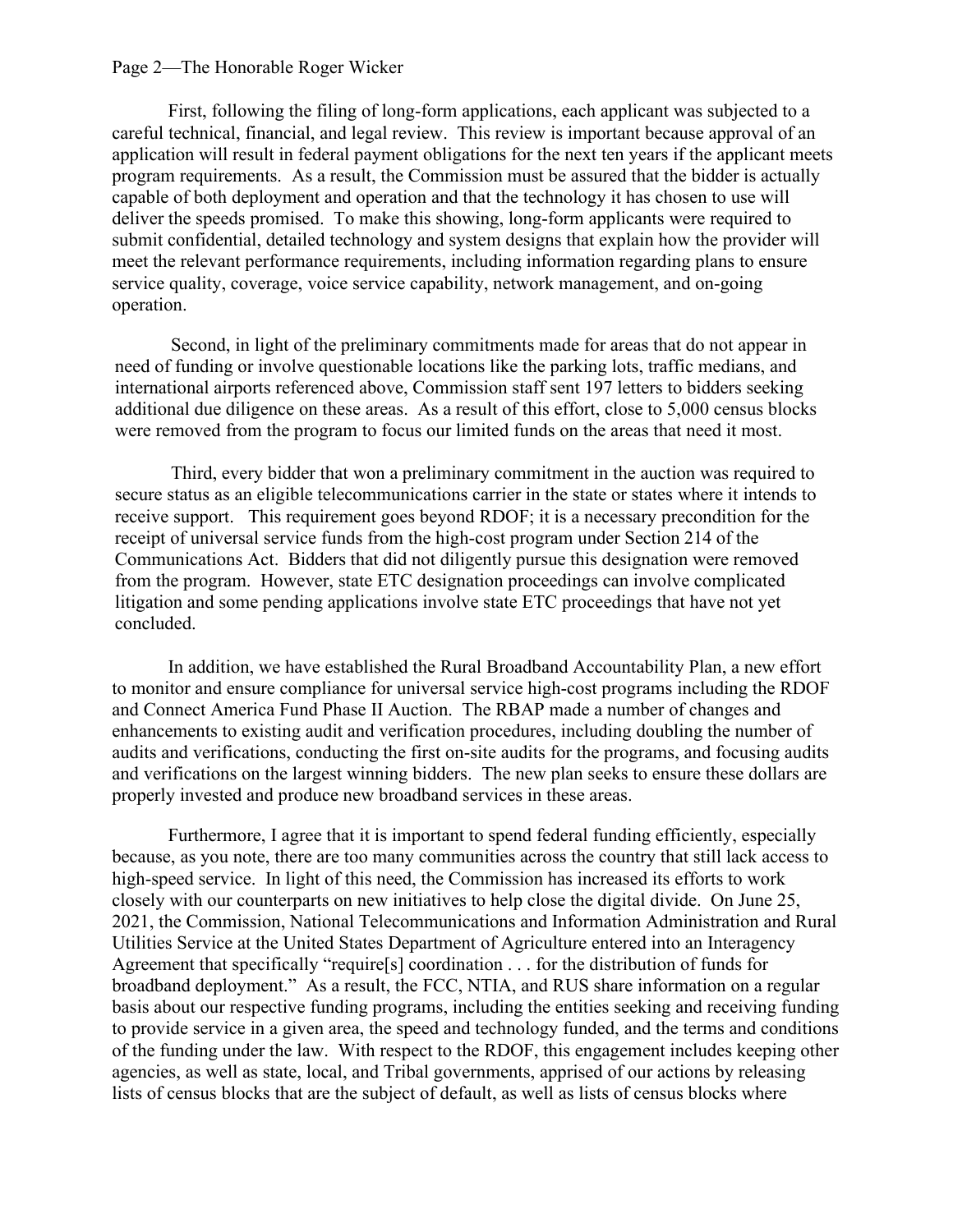#### Page 3—The Honorable Roger Wicker

winning bidders have designated as ready to authorize or authorized. Releasing information regarding defaulted RDOF blocks as they arise ensures that those areas are available for funding from other programs, including those created by the Infrastructure Investment and Jobs Act, as we work together to efficiently distribute funding to connect everyone. The Commission considers areas where a winning bidder's long-form application has been denied to be eligible for funding for other federal programs.

Commission staff have been processing all remaining applications as quickly as possible. At times, more than 50 staff from across the agency, including engineers, attorneys, and financial specialists, have been at work on this effort. As you reference in your letter, each applicant must meet all legal, financial, and technical program requirements to ensure they are reasonably capable of deploying service to all required locations within the program timeline. To date, the Commission has announced over \$5 billion in funding in 47 states to bring broadband to over 2.8 million locations. To put this progress in context, the \$5 billion approved for funding is more than three times what was approved for the entire Connect America Fund Phase II auction, which was the largest broadband reverse auction before RDOF. Overall, the Commission has resolved 360 of the 417 long-form applications that were filed, and we will continue to resolve applications as expeditiously as circumstances permit.

I appreciate your interest in this matter. Please let me know if I can be of any further assistance.

Jumm Remmum

Jessica Rosenworcel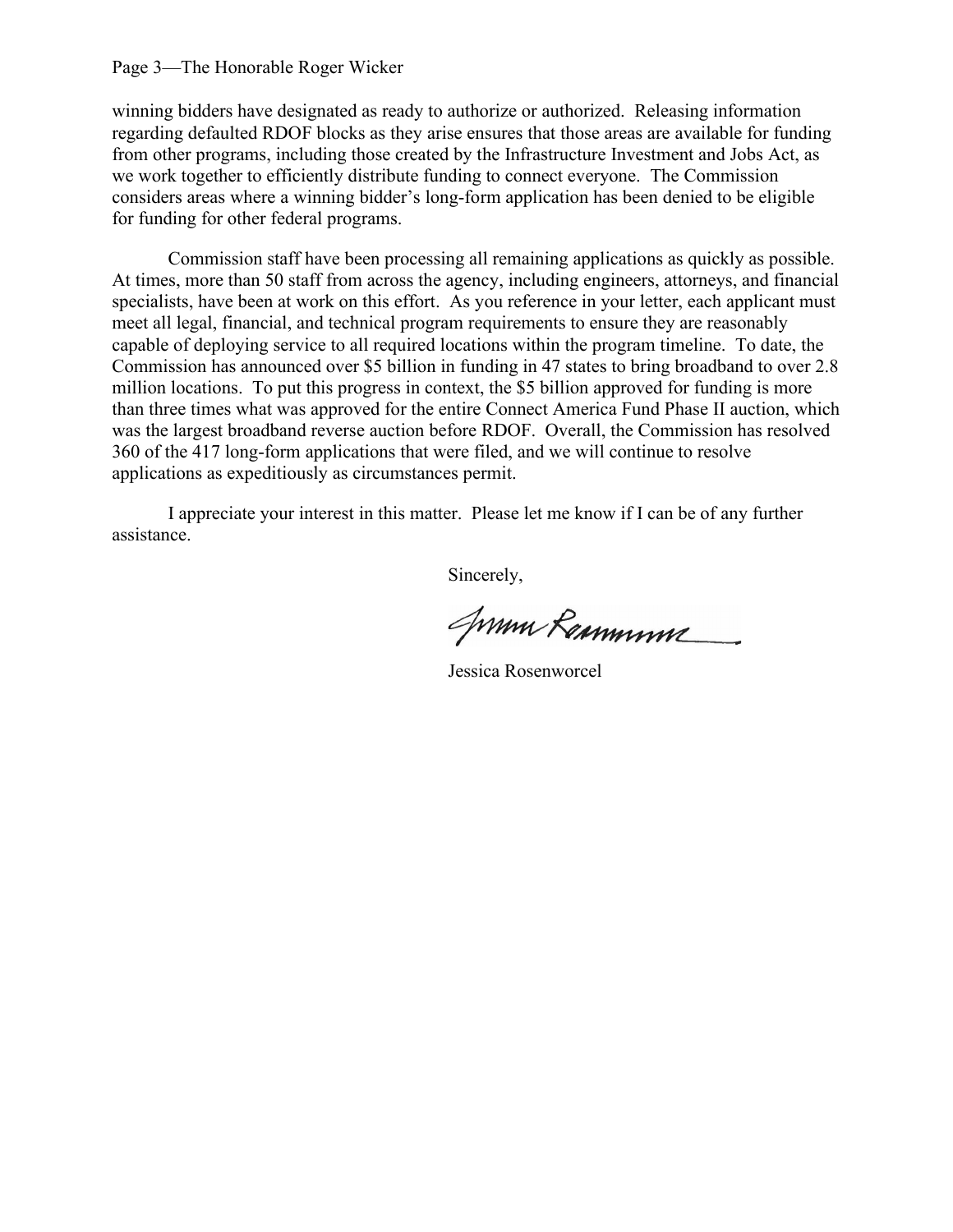# OFFICE OF THE

### FEDERAL COMMUNICATIONS COMMISSION WASHINGTON

CHAIRWOMAN April 8, 2022

The Honorable Joe Manchin United States Senate 306 Hart Senate Office Building Washington, DC 20510

Dear Senator Manchin:

Thank you for your letter regarding the review process for the Rural Digital Opportunity Fund auction at the Federal Communications Commission.

I believe that it is essential that we work to close the digital divide so that 100 percent of households in the United States are connected to broadband. After all, the pandemic has proven that broadband access is essential for full participation in modern life. During this time, so many of us have relied on communications to stay working, stay healthy, stay informed, stay in school, stay in touch, and stay entertained. But as we leave this period, we need to acknowledge that the connected world we have come to rely on is not going away. High-speed internet access is no longer just nice-to-have. It is need-to-have for everyone, everywhere.

One way policies at the Commission can help achieve this goal is through the high-cost program. This program is part of the Universal Service Fund, which was developed pursuant to Section 254 of the Communications Act. It is designed to ensure that consumers in rural, insular, and high-cost areas have access to modern communications networks capable of providing voice and broadband service at rates that are reasonably comparable to those in urban areas. The RDOF auction is an outgrowth of these policies and draws on funds from the high-cost program. I support this effort but believe the program requires careful oversight to prevent waste, fraud, and abuse.

The RDOF auction concluded in November 2020. A total of 180 bidders were preliminarily awarded funding in the auction to deploy high-speed broadband. After these winning bidders were announced, they were given the opportunity to divide their bids among approved providers, allowing bidding consortia to distribute winning bids among its members. As a result, 417 providers ultimately filed long-form applications with the Commission.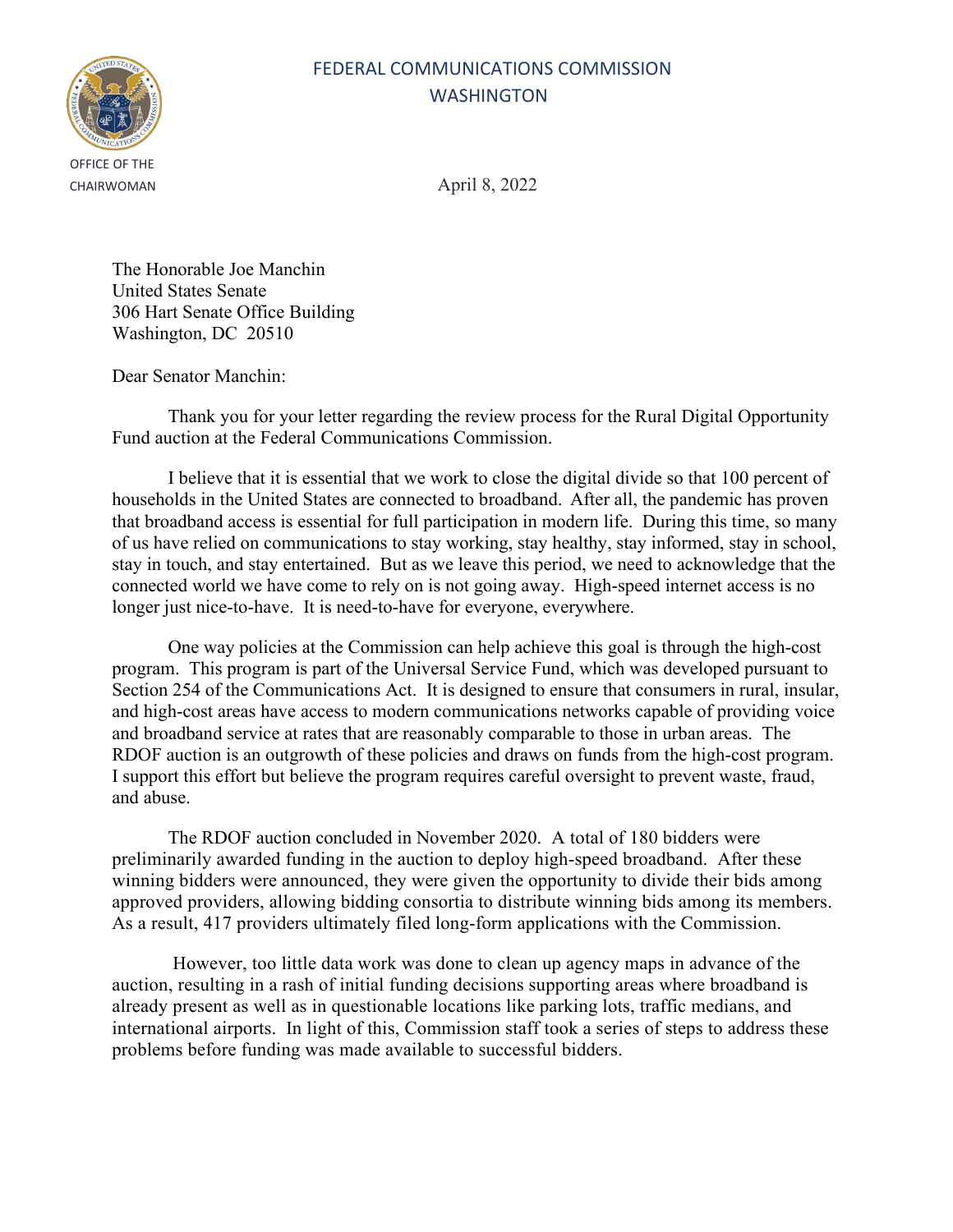#### Page 2—The Honorable Joe Manchin

First, following the filing of long-form applications, each applicant was subjected to a careful technical, financial, and legal review. This review is important because approval of an application will result in federal payment obligations for the next ten years if the applicant meets program requirements. As a result, the Commission must be assured that the bidder is actually capable of both deployment and operation and that the technology it has chosen to use will deliver the speeds promised. To make this showing, long-form applicants were required to submit confidential, detailed technology and system designs that explain how the provider will meet the relevant performance requirements, including information regarding plans to ensure service quality, coverage, voice service capability, network management, and on-going operation.

Second, in light of the preliminary commitments made for areas that do not appear in need of funding or involve questionable locations like the parking lots, traffic medians, and international airports referenced above, Commission staff sent 197 letters to bidders seeking additional due diligence on these areas. As a result of this effort, close to 5,000 census blocks were removed from the program to focus our limited funds on the areas that need it most.

Third, every bidder that won a preliminary commitment in the auction was required to secure status as an eligible telecommunications carrier in the state or states where it intends to receive support. This requirement goes beyond RDOF; it is a necessary precondition for the receipt of universal service funds from the high-cost program under Section 214 of the Communications Act. Bidders that did not diligently pursue this designation were removed from the program. However, state ETC designation proceedings can involve complicated litigation and some pending applications involve state ETC proceedings that have not yet concluded.

In addition, we have established the Rural Broadband Accountability Plan, a new effort to monitor and ensure compliance for universal service high-cost programs including the RDOF and Connect America Fund Phase II Auction. The RBAP made a number of changes and enhancements to existing audit and verification procedures, including doubling the number of audits and verifications, conducting the first on-site audits for the programs, and focusing audits and verifications on the largest winning bidders. The new plan seeks to ensure these dollars are properly invested and produce new broadband services in these areas.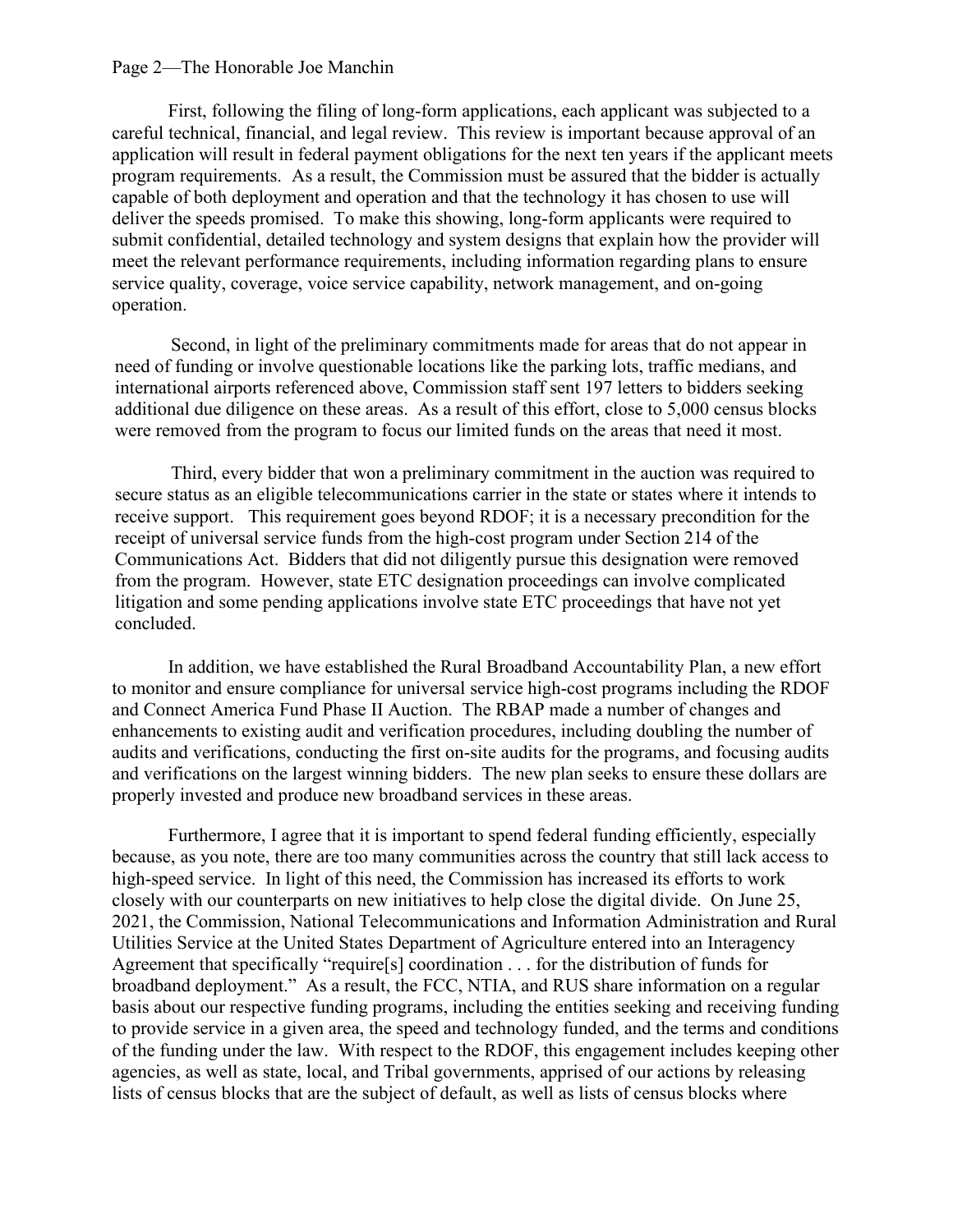#### Page 3—The Honorable Joe Manchin

winning bidders have designated as ready to authorize or authorized. Releasing information regarding defaulted RDOF blocks as they arise ensures that those areas are available for funding from other programs, including those created by the Infrastructure Investment and Jobs Act, as we work together to efficiently distribute funding to connect everyone. The Commission considers areas where a winning bidder's long-form application has been denied to be eligible for funding for other federal programs.

Commission staff have been processing all remaining applications as quickly as possible. At times, more than 50 staff from across the agency, including engineers, attorneys, and financial specialists, have been at work on this effort. As you reference in your letter, each applicant must meet all legal, financial, and technical program requirements to ensure they are reasonably capable of deploying service to all required locations within the program timeline. To date, the Commission has announced over \$5 billion in funding in 47 states to bring broadband to over 2.8 million locations. To put this progress in context, the \$5 billion approved for funding is more than three times what was approved for the entire Connect America Fund Phase II auction, which was the largest broadband reverse auction before RDOF. Overall, the Commission has resolved 360 of the 417 long-form applications that were filed, and we will continue to resolve applications as expeditiously as circumstances permit.

I appreciate your interest in this matter. Please let me know if I can be of any further assistance.

Jumm Remmum

Jessica Rosenworcel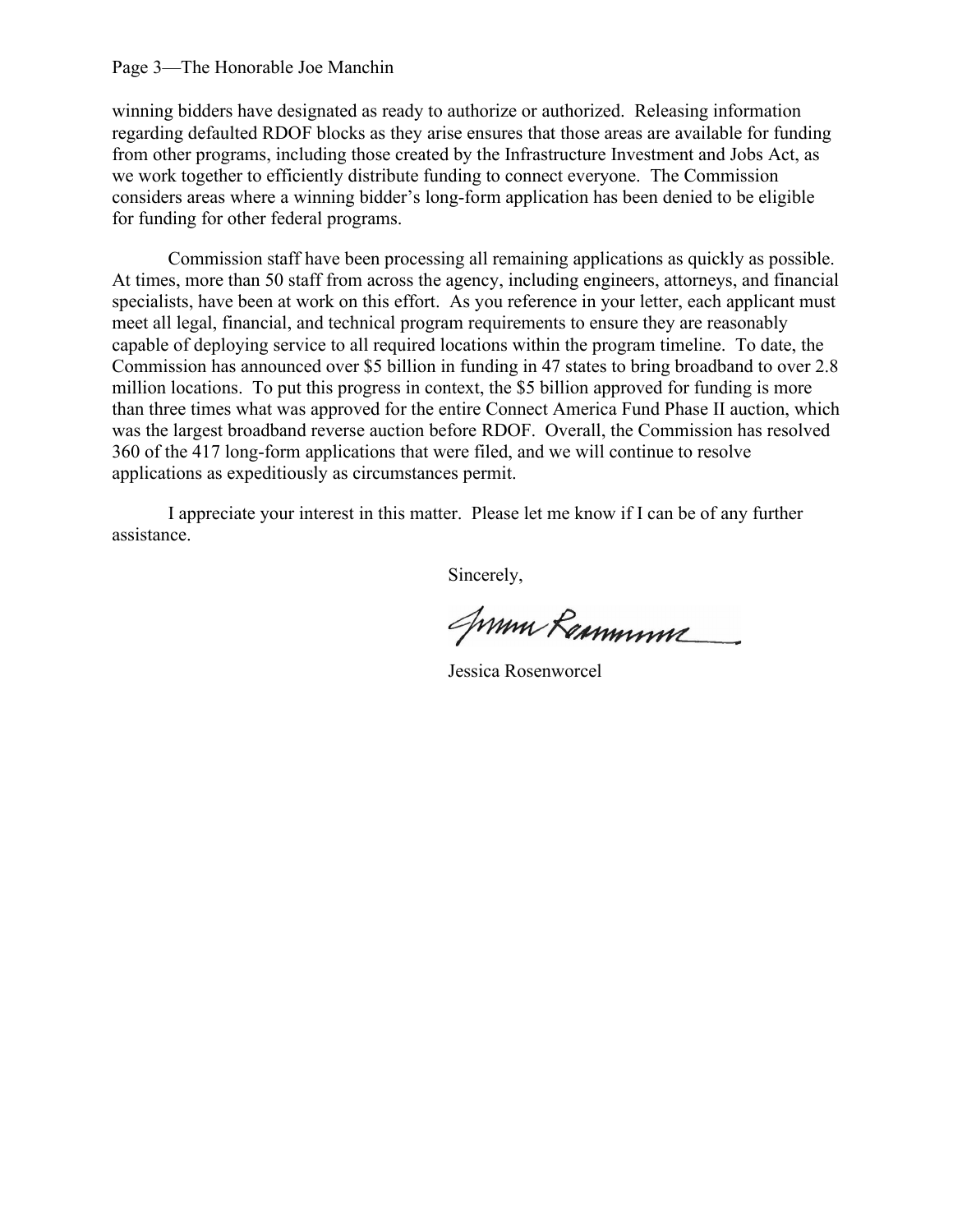## FEDERAL COMMUNICATIONS COMMISSION WASHINGTON



CHAIRWOMAN April 8, 2022

The Honorable Shelley Moore Capito United States Senate 172 Russell Senate Office Building Washington, DC 20510

Dear Senator Capito:

Thank you for your letter regarding the review process for the Rural Digital Opportunity Fund auction at the Federal Communications Commission.

I believe that it is essential that we work to close the digital divide so that 100 percent of households in the United States are connected to broadband. After all, the pandemic has proven that broadband access is essential for full participation in modern life. During this time, so many of us have relied on communications to stay working, stay healthy, stay informed, stay in school, stay in touch, and stay entertained. But as we leave this period, we need to acknowledge that the connected world we have come to rely on is not going away. High-speed internet access is no longer just nice-to-have. It is need-to-have for everyone, everywhere.

One way policies at the Commission can help achieve this goal is through the high-cost program. This program is part of the Universal Service Fund, which was developed pursuant to Section 254 of the Communications Act. It is designed to ensure that consumers in rural, insular, and high-cost areas have access to modern communications networks capable of providing voice and broadband service at rates that are reasonably comparable to those in urban areas. The RDOF auction is an outgrowth of these policies and draws on funds from the high-cost program. I support this effort but believe the program requires careful oversight to prevent waste, fraud, and abuse.

The RDOF auction concluded in November 2020. A total of 180 bidders were preliminarily awarded funding in the auction to deploy high-speed broadband. After these winning bidders were announced, they were given the opportunity to divide their bids among approved providers, allowing bidding consortia to distribute winning bids among its members. As a result, 417 providers ultimately filed long-form applications with the Commission.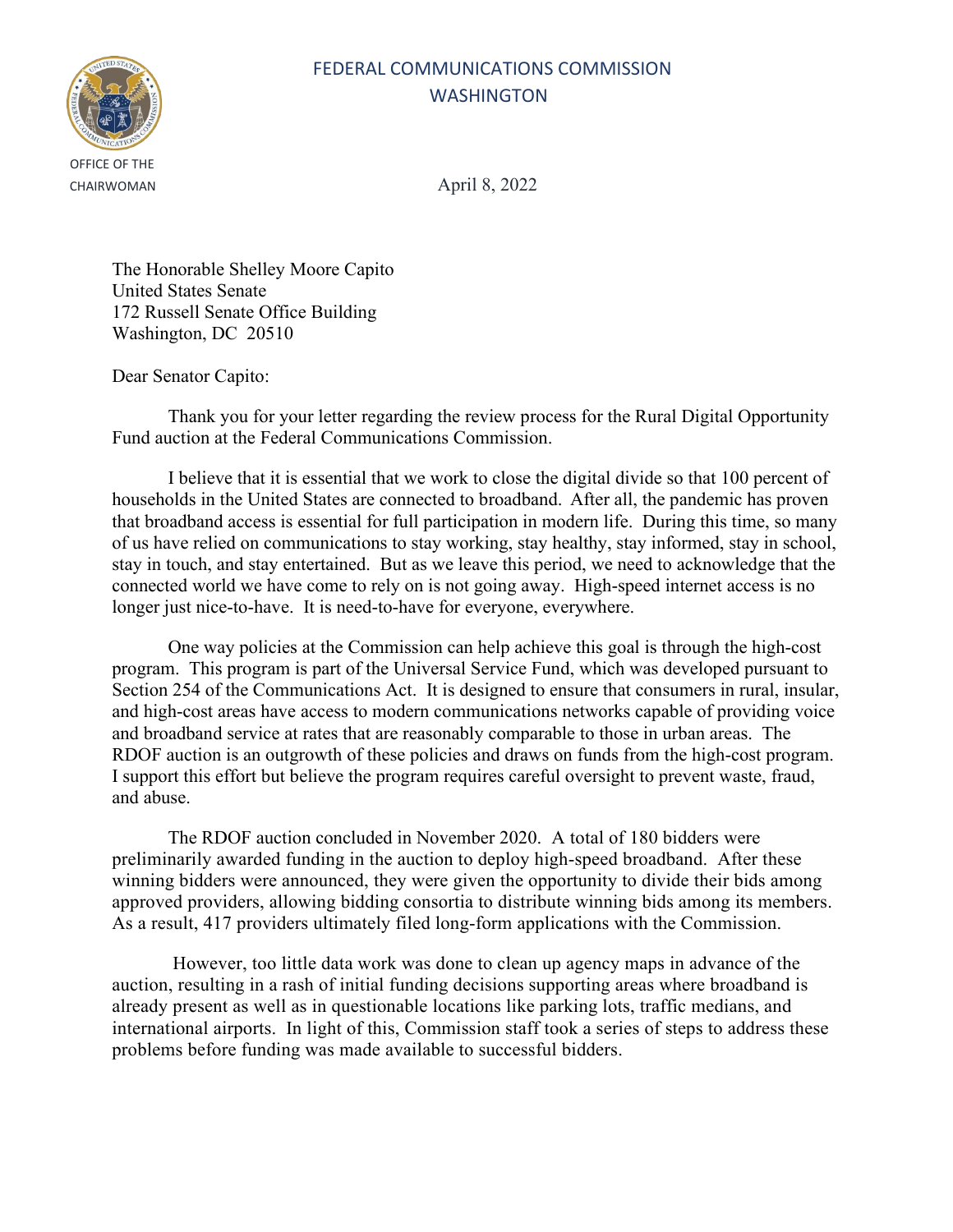#### Page 2—The Honorable Shelley Moore Capito

First, following the filing of long-form applications, each applicant was subjected to a careful technical, financial, and legal review. This review is important because approval of an application will result in federal payment obligations for the next ten years if the applicant meets program requirements. As a result, the Commission must be assured that the bidder is actually capable of both deployment and operation and that the technology it has chosen to use will deliver the speeds promised. To make this showing, long-form applicants were required to submit confidential, detailed technology and system designs that explain how the provider will meet the relevant performance requirements, including information regarding plans to ensure service quality, coverage, voice service capability, network management, and on-going operation.

Second, in light of the preliminary commitments made for areas that do not appear in need of funding or involve questionable locations like the parking lots, traffic medians, and international airports referenced above, Commission staff sent 197 letters to bidders seeking additional due diligence on these areas. As a result of this effort, close to 5,000 census blocks were removed from the program to focus our limited funds on the areas that need it most.

Third, every bidder that won a preliminary commitment in the auction was required to secure status as an eligible telecommunications carrier in the state or states where it intends to receive support. This requirement goes beyond RDOF; it is a necessary precondition for the receipt of universal service funds from the high-cost program under Section 214 of the Communications Act. Bidders that did not diligently pursue this designation were removed from the program. However, state ETC designation proceedings can involve complicated litigation and some pending applications involve state ETC proceedings that have not yet concluded.

In addition, we have established the Rural Broadband Accountability Plan, a new effort to monitor and ensure compliance for universal service high-cost programs including the RDOF and Connect America Fund Phase II Auction. The RBAP made a number of changes and enhancements to existing audit and verification procedures, including doubling the number of audits and verifications, conducting the first on-site audits for the programs, and focusing audits and verifications on the largest winning bidders. The new plan seeks to ensure these dollars are properly invested and produce new broadband services in these areas.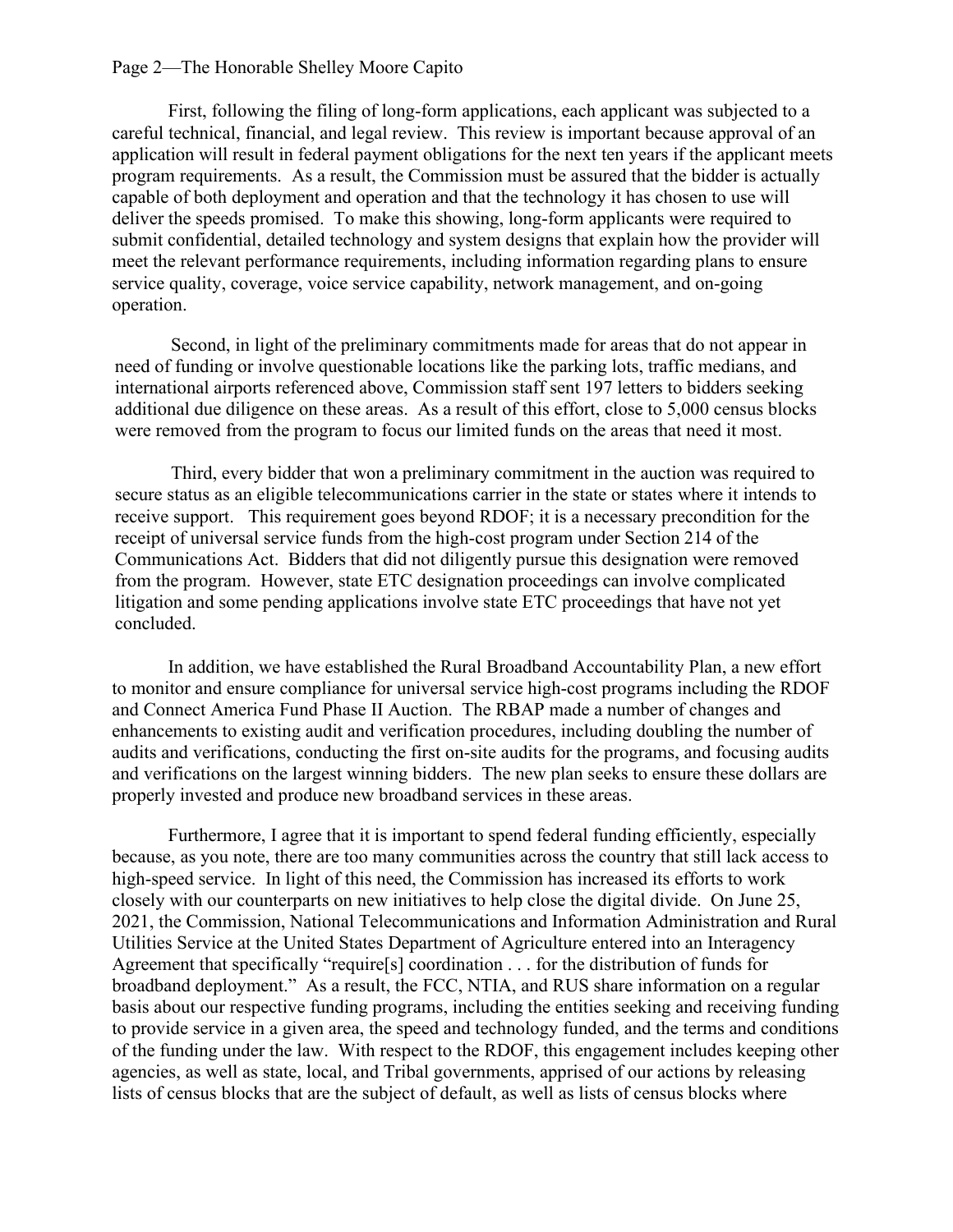#### Page 3—The Honorable Shelley Moore Capito

winning bidders have designated as ready to authorize or authorized. Releasing information regarding defaulted RDOF blocks as they arise ensures that those areas are available for funding from other programs, including those created by the Infrastructure Investment and Jobs Act, as we work together to efficiently distribute funding to connect everyone. The Commission considers areas where a winning bidder's long-form application has been denied to be eligible for funding for other federal programs.

Commission staff have been processing all remaining applications as quickly as possible. At times, more than 50 staff from across the agency, including engineers, attorneys, and financial specialists, have been at work on this effort. As you reference in your letter, each applicant must meet all legal, financial, and technical program requirements to ensure they are reasonably capable of deploying service to all required locations within the program timeline. To date, the Commission has announced over \$5 billion in funding in 47 states to bring broadband to over 2.8 million locations. To put this progress in context, the \$5 billion approved for funding is more than three times what was approved for the entire Connect America Fund Phase II auction, which was the largest broadband reverse auction before RDOF. Overall, the Commission has resolved 360 of the 417 long-form applications that were filed, and we will continue to resolve applications as expeditiously as circumstances permit.

I appreciate your interest in this matter. Please let me know if I can be of any further assistance.

Jumm Remmum

Jessica Rosenworcel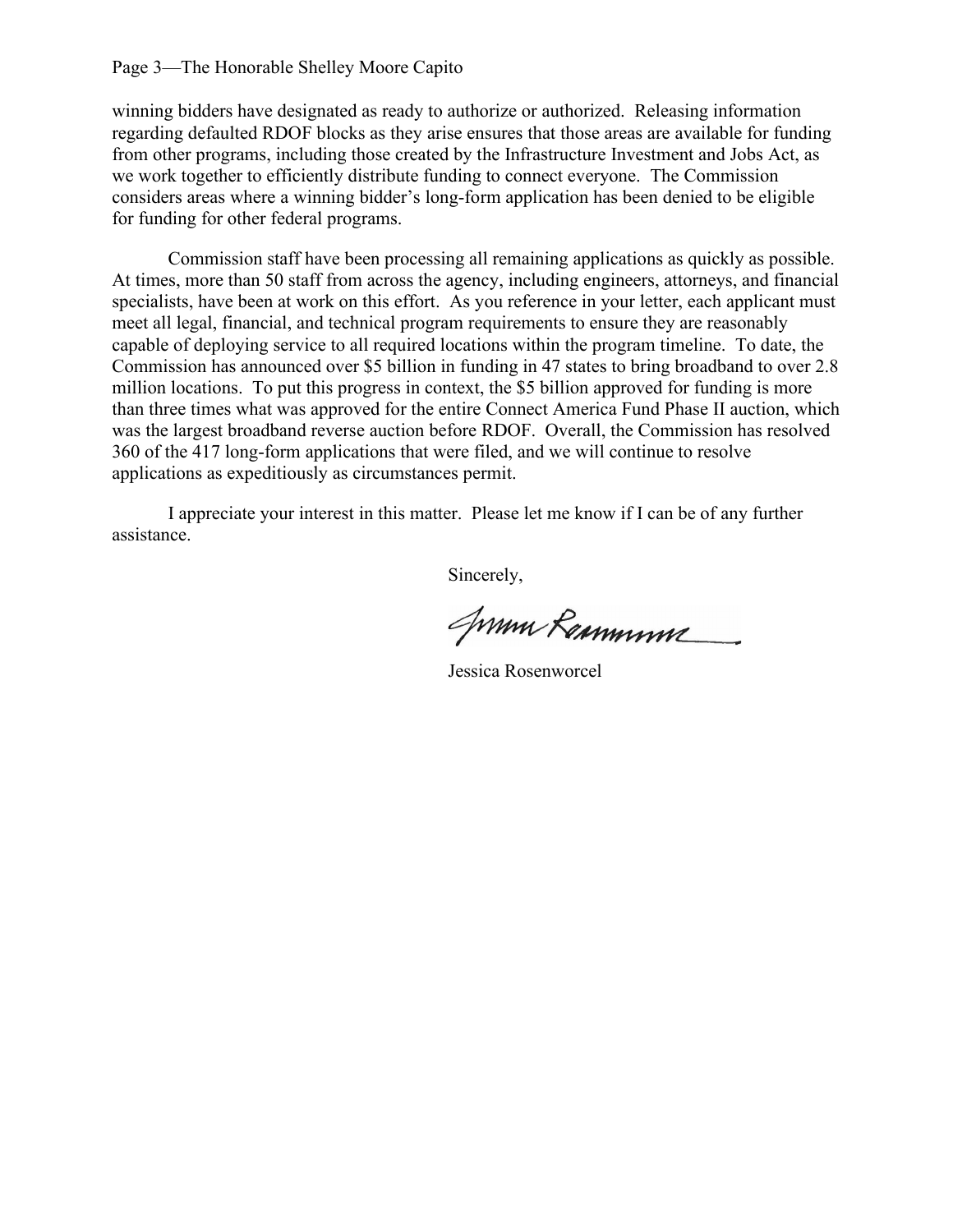# OFFICE OF THE

### FEDERAL COMMUNICATIONS COMMISSION WASHINGTON

CHAIRWOMAN April 8, 2022

The Honorable Jerry Moran United States Senate 521 Dirksen Senate Office Building Washington, DC 20510

Dear Senator Moran:

Thank you for your letter regarding the review process for the Rural Digital Opportunity Fund auction at the Federal Communications Commission.

I believe that it is essential that we work to close the digital divide so that 100 percent of households in the United States are connected to broadband. After all, the pandemic has proven that broadband access is essential for full participation in modern life. During this time, so many of us have relied on communications to stay working, stay healthy, stay informed, stay in school, stay in touch, and stay entertained. But as we leave this period, we need to acknowledge that the connected world we have come to rely on is not going away. High-speed internet access is no longer just nice-to-have. It is need-to-have for everyone, everywhere.

One way policies at the Commission can help achieve this goal is through the high-cost program. This program is part of the Universal Service Fund, which was developed pursuant to Section 254 of the Communications Act. It is designed to ensure that consumers in rural, insular, and high-cost areas have access to modern communications networks capable of providing voice and broadband service at rates that are reasonably comparable to those in urban areas. The RDOF auction is an outgrowth of these policies and draws on funds from the high-cost program. I support this effort but believe the program requires careful oversight to prevent waste, fraud, and abuse.

The RDOF auction concluded in November 2020. A total of 180 bidders were preliminarily awarded funding in the auction to deploy high-speed broadband. After these winning bidders were announced, they were given the opportunity to divide their bids among approved providers, allowing bidding consortia to distribute winning bids among its members. As a result, 417 providers ultimately filed long-form applications with the Commission.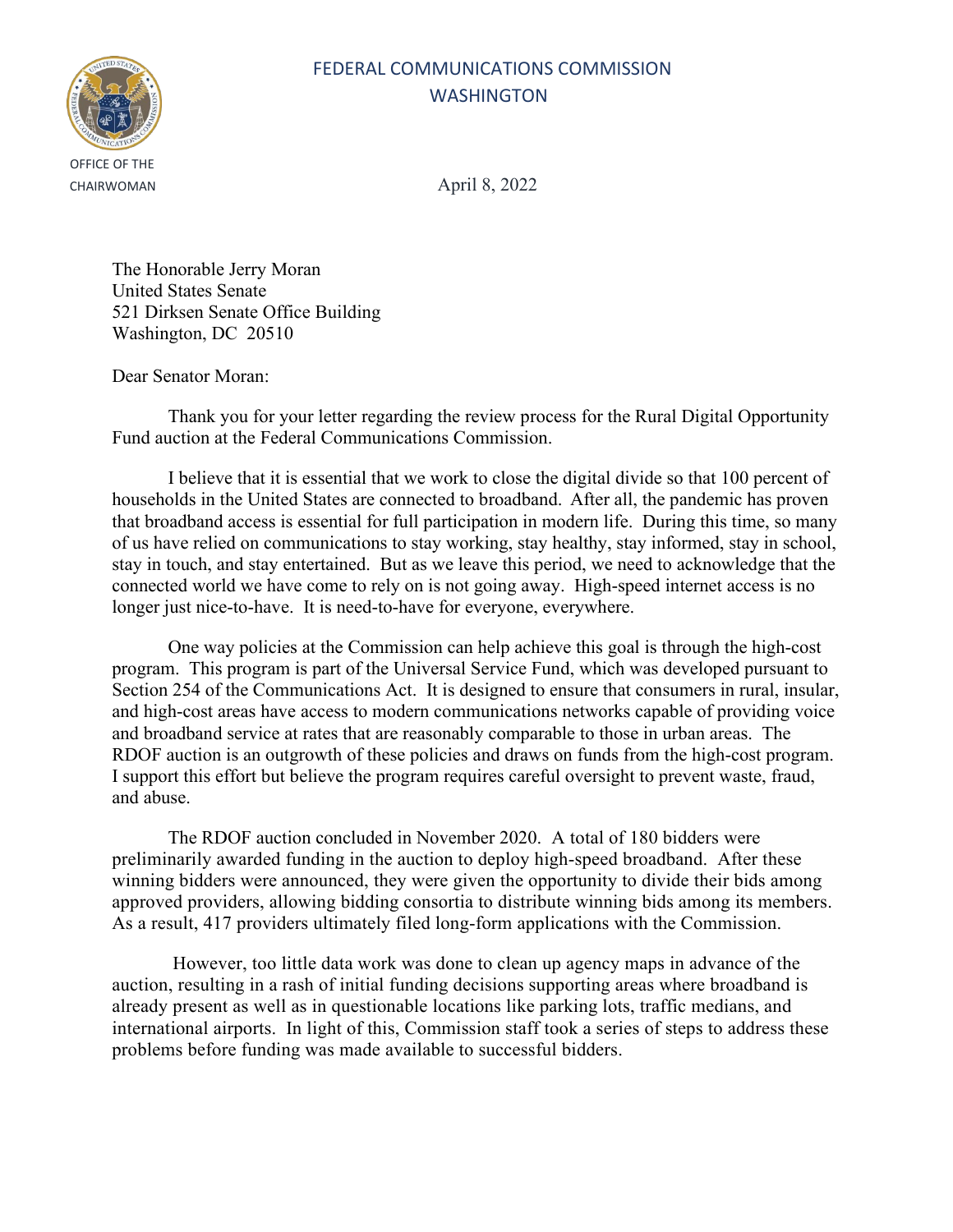#### Page 2—The Honorable Jerry Moran

First, following the filing of long-form applications, each applicant was subjected to a careful technical, financial, and legal review. This review is important because approval of an application will result in federal payment obligations for the next ten years if the applicant meets program requirements. As a result, the Commission must be assured that the bidder is actually capable of both deployment and operation and that the technology it has chosen to use will deliver the speeds promised. To make this showing, long-form applicants were required to submit confidential, detailed technology and system designs that explain how the provider will meet the relevant performance requirements, including information regarding plans to ensure service quality, coverage, voice service capability, network management, and on-going operation.

Second, in light of the preliminary commitments made for areas that do not appear in need of funding or involve questionable locations like the parking lots, traffic medians, and international airports referenced above, Commission staff sent 197 letters to bidders seeking additional due diligence on these areas. As a result of this effort, close to 5,000 census blocks were removed from the program to focus our limited funds on the areas that need it most.

Third, every bidder that won a preliminary commitment in the auction was required to secure status as an eligible telecommunications carrier in the state or states where it intends to receive support. This requirement goes beyond RDOF; it is a necessary precondition for the receipt of universal service funds from the high-cost program under Section 214 of the Communications Act. Bidders that did not diligently pursue this designation were removed from the program. However, state ETC designation proceedings can involve complicated litigation and some pending applications involve state ETC proceedings that have not yet concluded.

In addition, we have established the Rural Broadband Accountability Plan, a new effort to monitor and ensure compliance for universal service high-cost programs including the RDOF and Connect America Fund Phase II Auction. The RBAP made a number of changes and enhancements to existing audit and verification procedures, including doubling the number of audits and verifications, conducting the first on-site audits for the programs, and focusing audits and verifications on the largest winning bidders. The new plan seeks to ensure these dollars are properly invested and produce new broadband services in these areas.